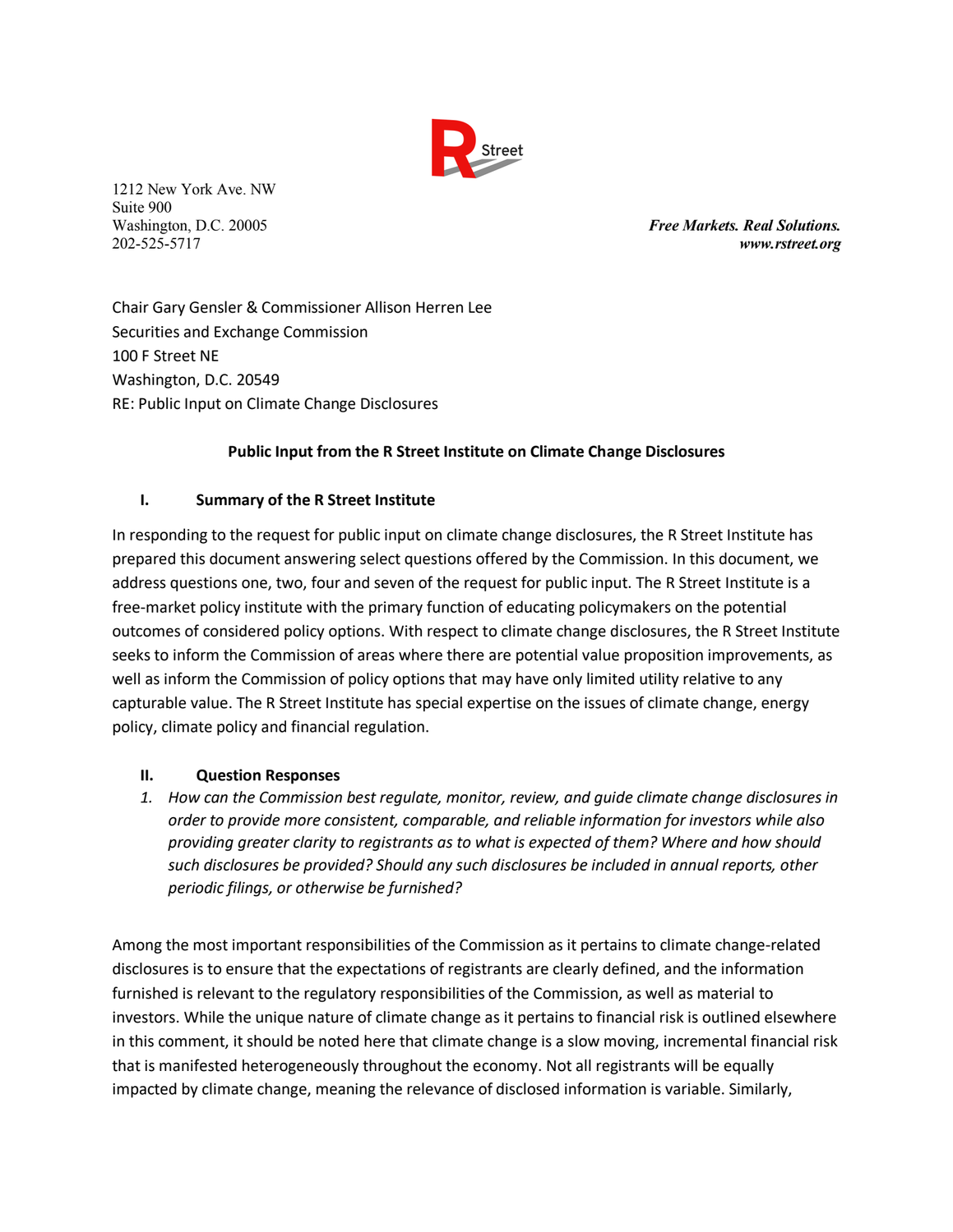registrants will differ in their ability to disclose specific information, particularly as it pertains to measuring emissions or progressing towards other specific environmental outcomes.

The key aspect that would make the Commission's efforts more fruitful is, as alluded to in the question, the comparability of the information. An accurate understanding of the broad financial risks associated with climate change require an assessment of registrants' preparedness for both the physical impacts of or potential policy changes related to climate change. The most useful information for gauging financial market risk and investor risk is not an individual firm's preparedness or actions related to climate change, but rather the comparative relationships between competing firms in opportunities to avoid or absorb climate change-related risks. Addressing potential informational deficiencies can reduce transaction costs by simplifying disclosure expectations among registrants that already disclose climate change-related information, as well as improve capital allocation by ensuring that investors are able to comparatively assess investment opportunities with high-quality information.

Importantly, the Commission should also recognize that while standardization produces consistent and comparable information, there are already private sector institutions providing such information, like the Sustainability Accounting Standards Board, which operates as an independent organization that sets standards for environmentally related disclosures. The Commission should operate cognizant of the fact that the private sector is already determining the materiality of such disclosures. If the Commission promulgates new rules, it should be cautious that it may inadvertently produce a disclosure regime that offers inferior informational adequacy than existing regimes and should consider opportunities to enhance or improve the consistency, comparability and ease of compliance with existing private sector driven disclosures.

Information disclosures related to climate change should be addressed in a vein similar to how filers already disclose information related to their regulatory compliance as part of S-K requirements in their annual 10-K forms. In such a form, firms can outline their expectations of the impacts of climate changerelated risks on their profitability, and potential policies they expect to comply with. Importantly, the frequency of disclosure requirements should be annual at most, in part because climate change is a slow-moving risk, but also because the necessary information that would inform filers' disclosures—such as governmental reports on emissions or energy production—are often released in annual intervals.

Importantly, the creation of new forms, or the requirement of frequent disclosures, are unlikely to provide any particularly noteworthy information that would inform investment activity. Registrants that view their environmental performance as germane to the decisions of their investors typically already disclose such information in their own statements, or as part of Environmental Social and Governance (ESG) metrics in which they voluntarily participate. According to the Global Reporting Initiative, 82 percent of the world's largest 250 companies report on ESG topics using their metrics.<sup>1</sup> An attempt to mandate such requirements across all registrants would offer little utility due to the heterogeneity of

 <sup>1</sup> Michael Clements, *Disclosure of Environmental, Social, and Governance Factors and Options to Enhance Them*, United States Government Accountability Office*,* July 2020, p. 6. https://www.gao.gov/assets/gao-20-530.pdf.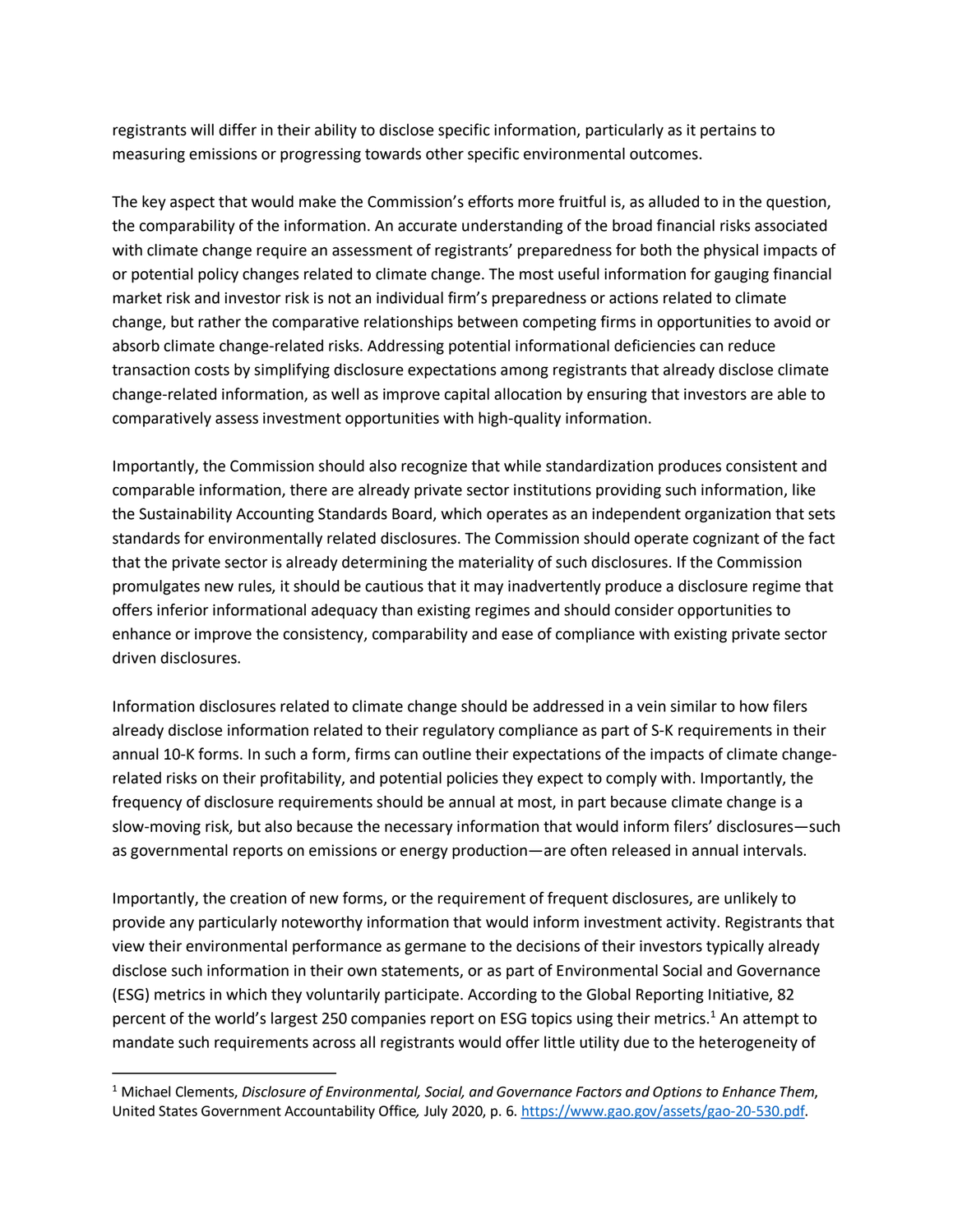registrants, and also would detract from environmentally conscientious firms that view their voluntary disclosures as a comparative value added for their products.

*2. What information related to climate risks can be quantified and measured? How are markets currently using quantified information? Are there specific metrics on which all registrants should report (such as, for example, scopes 1, 2, and 3 greenhouse gas emissions, and greenhouse gas reduction goals)? What quantified and measured information or metrics should be disclosed because it may be material to an investment or voting decision? Should disclosures be tiered or scaled based on the size and/or type of registrant)? If so, how? Should disclosures be phased in over time? If so, how? How are markets evaluating and pricing externalities of contributions to climate change? Do climate change related impacts affect the cost of capital, and if so, how and in what ways? How have registrants or investors analyzed risks and costs associated with climate change? What are registrants doing internally to evaluate or project climate scenarios, and what information from or about such internal evaluations should be disclosed to investors to inform investment and voting decisions? How does the absence or presence of robust carbon markets impact firms' analysis of the risks and costs associated with climate change?*

Climate change is a complex global environmental challenge with widely varying direct and indirect economic impacts that are expected to manifest incrementally through the year 2100 and beyond. In understanding the risk that climate change presents, the Commission should recognize that merely identifying the presence of risk does not inform the magnitude of the risk, and particularly for a problem like climate change the temporality is a major factor in risk estimation. The appropriate policy response to mitigate climate change-related financial risk should recognize the heterogeneity of the risk, the global nature of the problem and the varying levels of confidence in specific impacts.

The Commission's regulatory response to climate change-related risk should fundamentally understand that there are two separate types of climate change-related financial risk: the risk from physical impacts of climate change, and the risk stemming from climate change-related policy that will financially impact registrants—and thus affect investor response and activity.

The physical impacts of climate change, from a financial regulatory respect, are relatively easily managed and have limited opportunities for the Commission to mitigate. Examples of physical impacts include increased incidence of drought impacting agriculturally reliant registrants, or sea-level rise exacerbating storm surge risk for registrants that rely on coastal infrastructure such as oil and gas exporters. Climate change's effect in such economic sectors is not always the creation of new threats, but rather the exacerbation of existing ones. The Intergovernmental Panel on Climate Change (IPCC) has "very high confidence" that,

*In urban areas climate change is projected to increase risks for people, assets, economies and ecosystems, including risks from heat stress, storms and extreme precipitation, inland and*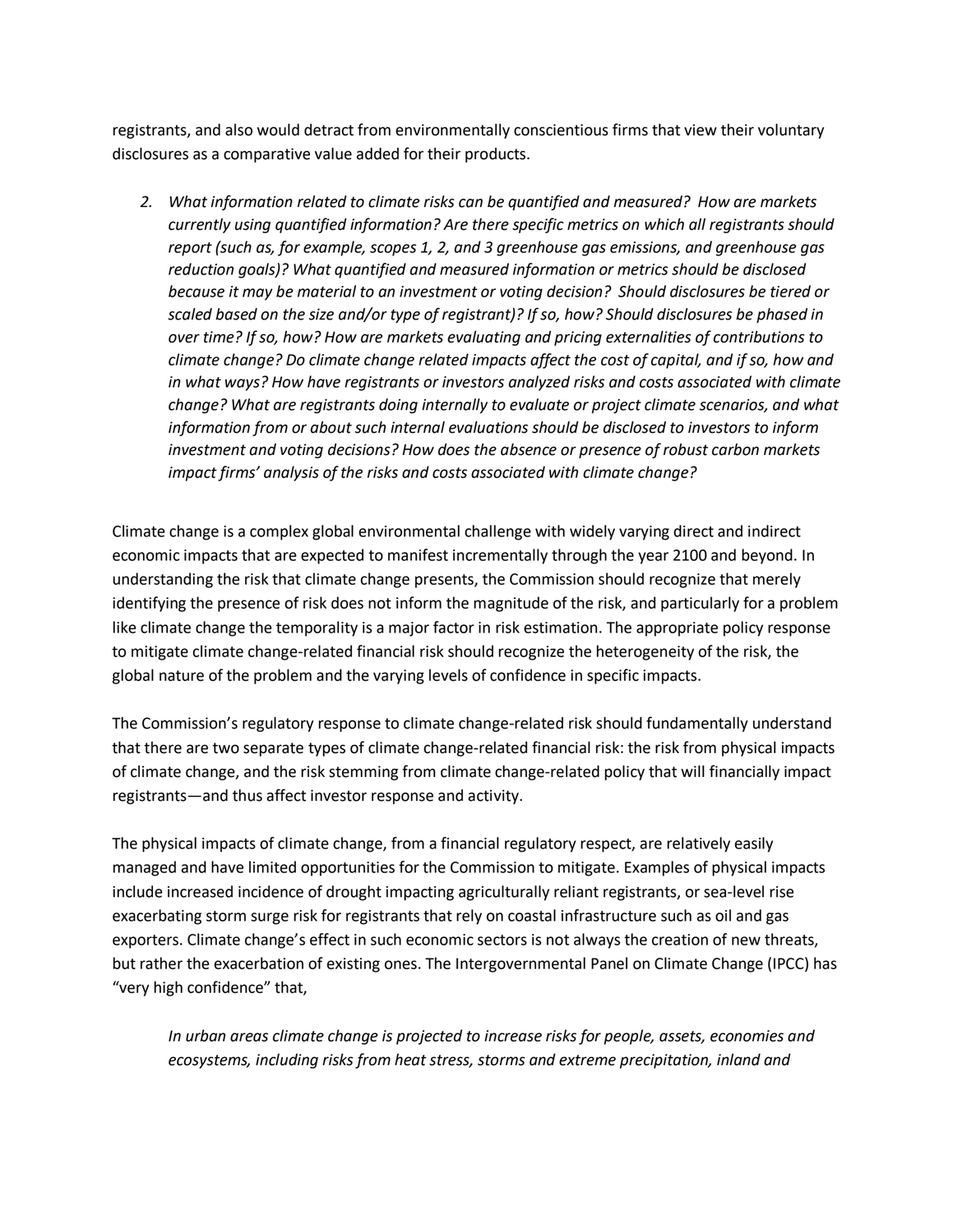*coastal flooding, landslides, air pollution, drought, water scarcity, sea level rise and storm surges.2*

Further, the IPCC has "medium confidence" that,

*For wheat, rice and maize in tropical and temperate regions, climate change without adaptation is projected to negatively impact production for local temperature increases of 2 degrees Celsius or more above the late 20th century levels, although individual locations may benefit.3*

Because firms at risk of these climate change-related impacts are already vulnerable to a certain degree to extreme weather phenomena, investors should already expect that such firms are prepared to handle such events.

While climate change may increase the risk associated with things like extreme weather, it does little to alter the conventional response for at risk entities, which is primarily to mitigate risk through a risk pool that uses insurance markets to disperses risk across multiple entities. Insurers then further disperse risk globally through a reinsurance market, and it is these reinsurers that are best suited to appropriately adjust rates in response to climate change and send price signals to induce risk mitigation behavior from firms. It is also through (re)insurance markets that many of the externalities associated with climate change are appropriately priced.4

While the physical impacts of climate change may be manageable through existing frameworks for mitigating natural disaster-related risks, more uncertain are the risks associated with policy expectations. Since the 2007 Supreme Court case *Massachusetts v. EPA* there has been a defined governmental requirement to address greenhouse gas emissions like other regulated pollutants.<sup>5</sup> In the intervening 14 years, there has been no federally implemented cap-and-trade, carbon tax, clean energy standard, or other broadly encompassing policy to statutorily define greenhouse gas emission limits or expectations. The most significant greenhouse gas emission-related regulation, the Clean Power Plan of 2015, was stayed by the Supreme Court in 2016 before the Trump administration replaced it with the Affordable Clean Energy Rule. Registrants know and expect that at some point governmental policy will impose costs on their emitting activities, but it is unreasonable to expect that registrants can adequately anticipate the precise forms such a policy will take.

 <sup>2</sup> R.K. Pachauri et al., *Fifth Assessment Report of the Intergovernmental Panel on Climate Change*, Intergovernmental Panel on Climate Change*,* 2014, p. 15.

https://www.ipcc.ch/site/assets/uploads/2018/02/SYR\_AR5\_FINAL\_full.pdf.<br><sup>3</sup> Ibid, p. 13.

<sup>4</sup> Bradley Hope and Nicole Friedman, "Climate Change is Forcing the Insurance Industry to Recalculate," *The Wall Street Journal,* October 2, 2018. https://www.wsj.com/graphics/climate-change-forcing-insurance-industryrecalculate/. 5 *Massachusetts v. EPA*, United States Supreme Court, April 2, 2007. https://www.law.cornell.edu/supct/html/05-

<sup>1120.</sup>ZS.html.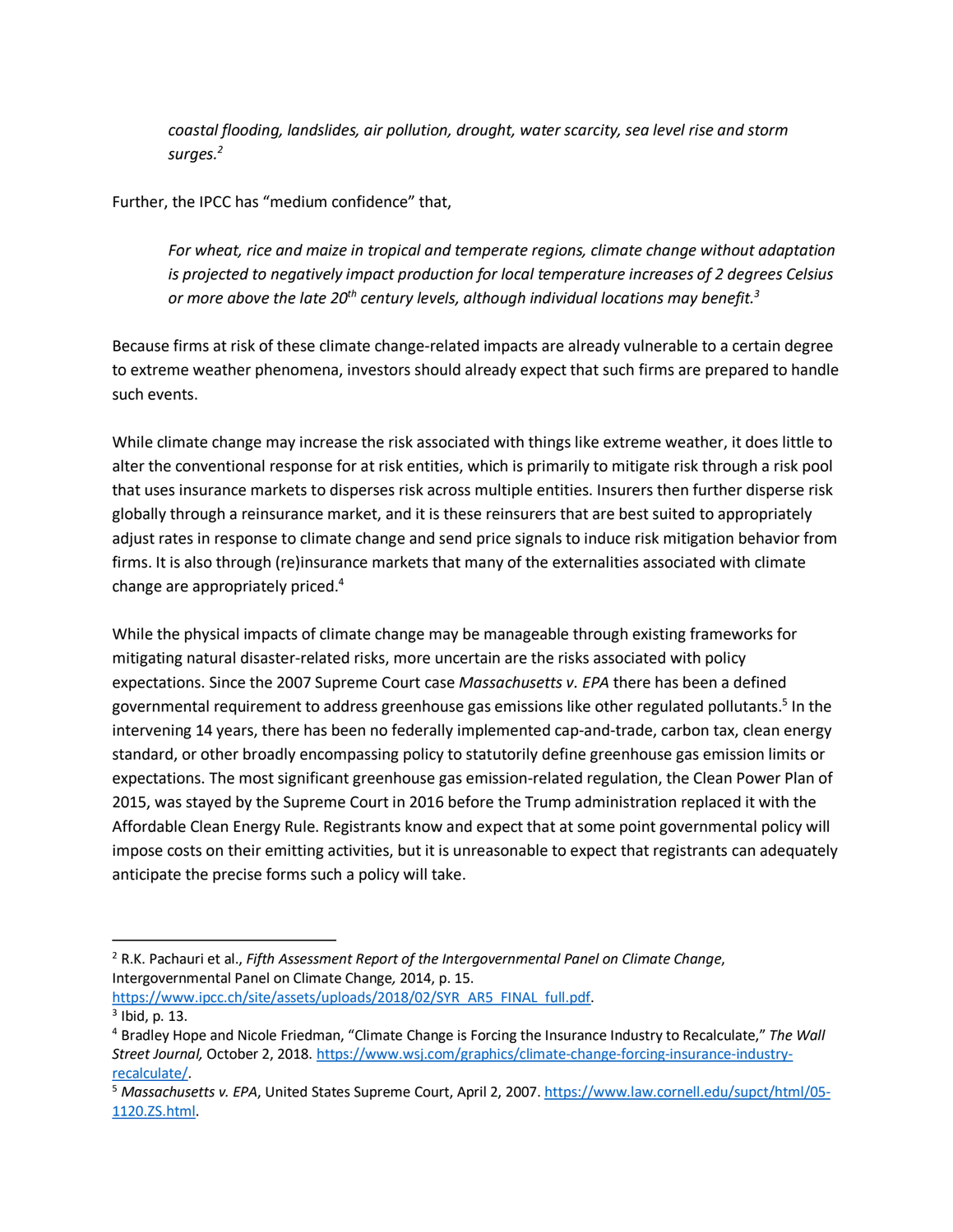Nevertheless, the climate change-related risk from policy expectations exceeds that of the physical impacts. Near-term investment decisions related to climate change will more likely be driven by investor expectations of policies that would constrain the profitability of energy-intensive industries, rather than the short-lived or temporary effects of natural disasters. When considering the traditional role of the Commission in improving investor confidence in markets, disclosures that assure investors that registrants are prepared for climate change-related policy are more likely to be germane to materiality concerns. Importantly, the Commission should also recognize that it is these aspects which are most likely to affect nontaxable accounts, and thus indicate financial risks that may be felt more broadly throughout the economy.

Disclosure requirements attached to specific measurements, however, may be ill advised. It may be tempting to require registrants to estimate emissions, be they scope 1, 2, or 3, but such information is likely of little use despite its difficulty in being measured. Emissions accounting is more difficult and complex the further from the point of incidence that the emission occurs. Scope 3 emissions are harder to measure than scope 1. The relevance of emissions is most useful for emission-intensive registrants, such as oil and gas companies, but emission information in isolation tells investors nothing because it does not indicate the variability of product demand. Oil, for example, has a high greenhouse gas emissions impact, and oil companies will undoubtedly have high emissions under such disclosure requirements, but the global supply and demand for oil is also typically inelastic in the short term. Even policies such as a carbon tax may have only small impacts on the profitability of oil companies because there are few oil substitutes, so such taxes would be passed onto consumers.<sup>6</sup> Emissions accounting would not provide information that fits the traditional definition of materiality as it pertains to investment. Furthermore, emitting firms are already required to estimate emissions under 40 CFR part 98.7

Registrants that are less emissions intensive, even if they were able to provide scope 2 or 3 emissions, may also bear high costs to produce information that is of little value. In estimating the emissions intensity of cross-border transactions, the Congressional Budget Office found that many high value industries have comparatively low emissions intensity. $8$  As such, an accounting of emissions may be novel, but it may not be material because policies constraining emissions would have only a small effect on the profitability of most registrants.

 <sup>6</sup> Perry Lindstrom, "EIA Analysis Shows how Carbon Fees would Reduce Carbon Dioxide Emissions in the Near Term," *U.S. Energy Information Administration,* March 17, 2020.

https://www.eia.gov/todayinenergy/detail.php?id=43176.<br><sup>7</sup> "Greenhouse Gases Reporting Program Implementation Fact Sheet," *U.S. Environmental Protection Agency,* November 2013, p. 1. https://www.epa.gov/sites/production/files/2014-09/documents/ghgrp-overview-

factsheet.pdf. 8 *Border Adjustments for Economywide Policies that Impose a Price on Greenhouse Gas Emissions,* Congressional Budget Office, December 2013, p. 8. https://www.cbo.gov/sites/default/files/113th-congress-2013- 2014/reports/44971-GHGandTrade.pdf.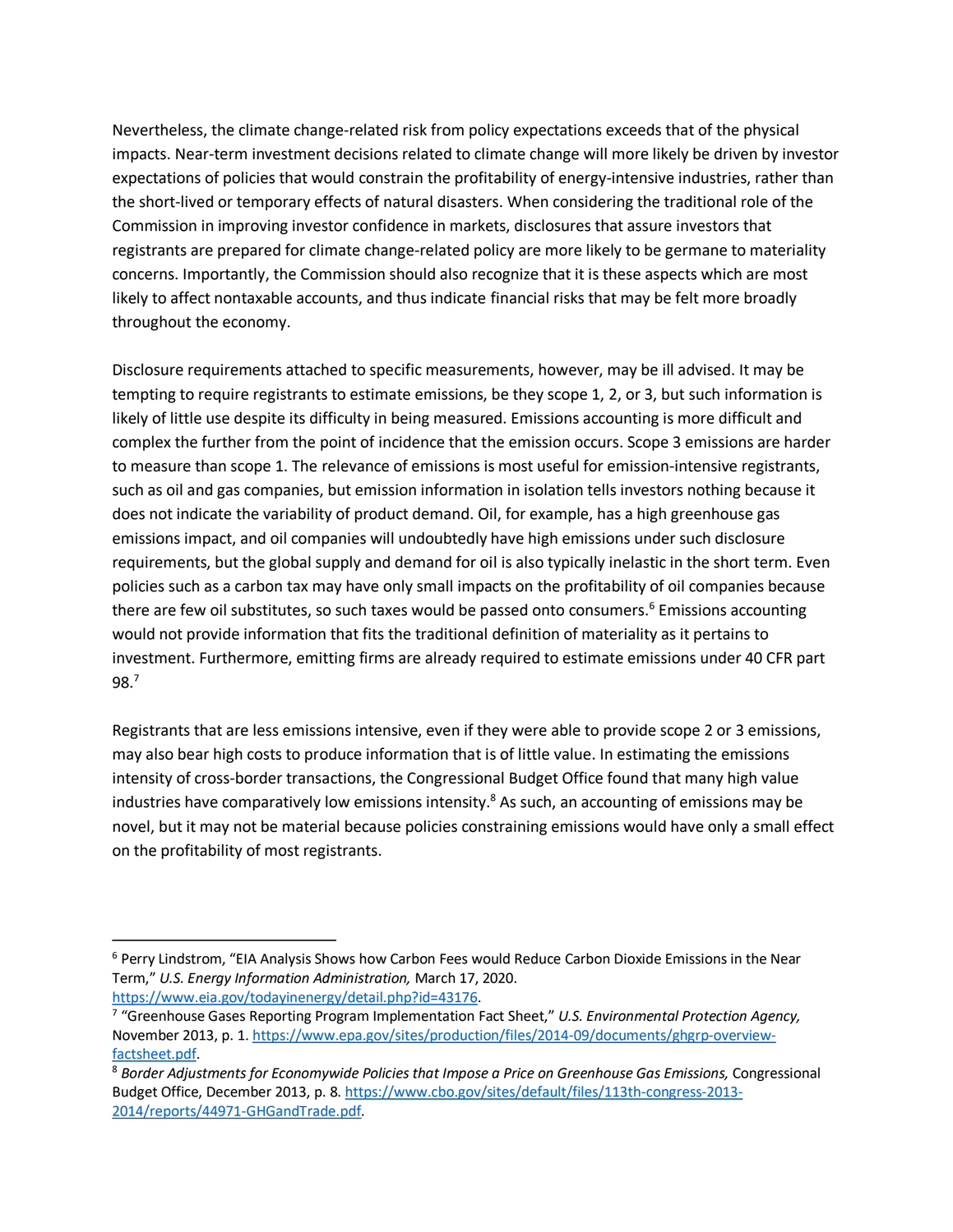Furthermore, it should be noted that attempts to have registrants disclose something like their emissions could, ironically, exacerbate risk rather than mitigate it. The Commission's limited scope of regulatory authority means that a potential response from registrants to such a disclosure requirement would be to shift their activities, consumption, and production in ways that minimize their reported emissions. As an example, if a registrant that has delivery components of its products seeks to use electric vehicles to minimize their need for emissions reporting, they would also be creating a new reliance on cobalt, which is mostly produced by the Democratic Republic of the Congo and refined by Chinese state owned enterprises.<sup>9</sup> If multiple registrants adopt such behaviors, the observed climate change-related risk would appear to be in decline, but this would mask an increased homogenization of supply chains and reliance on foreign production that lies outside of the Commission's regulatory scope. Such supply chains, whether in the United States or abroad, may also be vulnerable to the physical impacts of climate change just the same as ones in the United States would be.

A more appropriate focus for the Commission in attempting to mitigate risk is to focus on registrants' internal processes for anticipating climate change-related risks, both from physical impacts and policy expectations. Emission intensive industries frequently craft scenario analysis, and often these are even shared publicly as firms want to assure investors that all possible scenarios are seriously considered. British Petroleum, ExxonMobil, Royal Dutch Shell and Chevron all regularly release climate changerelated reports detailing emission scenarios, policy options, and their own expectations of preparedness to operate under potential policy constraints. Disclosure requirements that aim to standardize and improve uniformity of some of the key findings of these reports from energy-intensive registrants as part of 10-K filings could be material to investors, improving informational quality and making comparative analysis easier—one of the key functions of 10-K reporting. If investors are better able to assess the comparability of climate change-related risk among firms where risk is more likely to be concentrated, then they can more efficiently allocate capital in a way that rewards risk mitigation.

*4. What are the advantages and disadvantages of establishing different climate change reporting standards for different industries, such as the financial sector, oil and gas, transportation, etc.? How should any such industry-focused standards be developed and implemented?*

Any reporting standards should be differentiated among industries because the reported information is not relevant to investors for every industry or sector. Investors in an oil and gas company are likely more concerned with that firm's actions regarding climate change than investors in an entertainment experience firm. Because climate change is a heterogeneous risk that does not impact all industries equally, any adopted reporting standards should be appropriately varied.

More important than the heterogeneity of climate change-related risk, though, is that the point of incidence for climate change-related impacts matters for mitigating risk. Reporting standards or other

 <sup>9</sup> Jack Farchy and Hayley Warren, "China Has a Secret Weapon in the Race to Dominate Electric Cars," *Bloomberg,*  December 2, 2018. https://www.bloomberg.com/graphics/2018-china-cobalt/.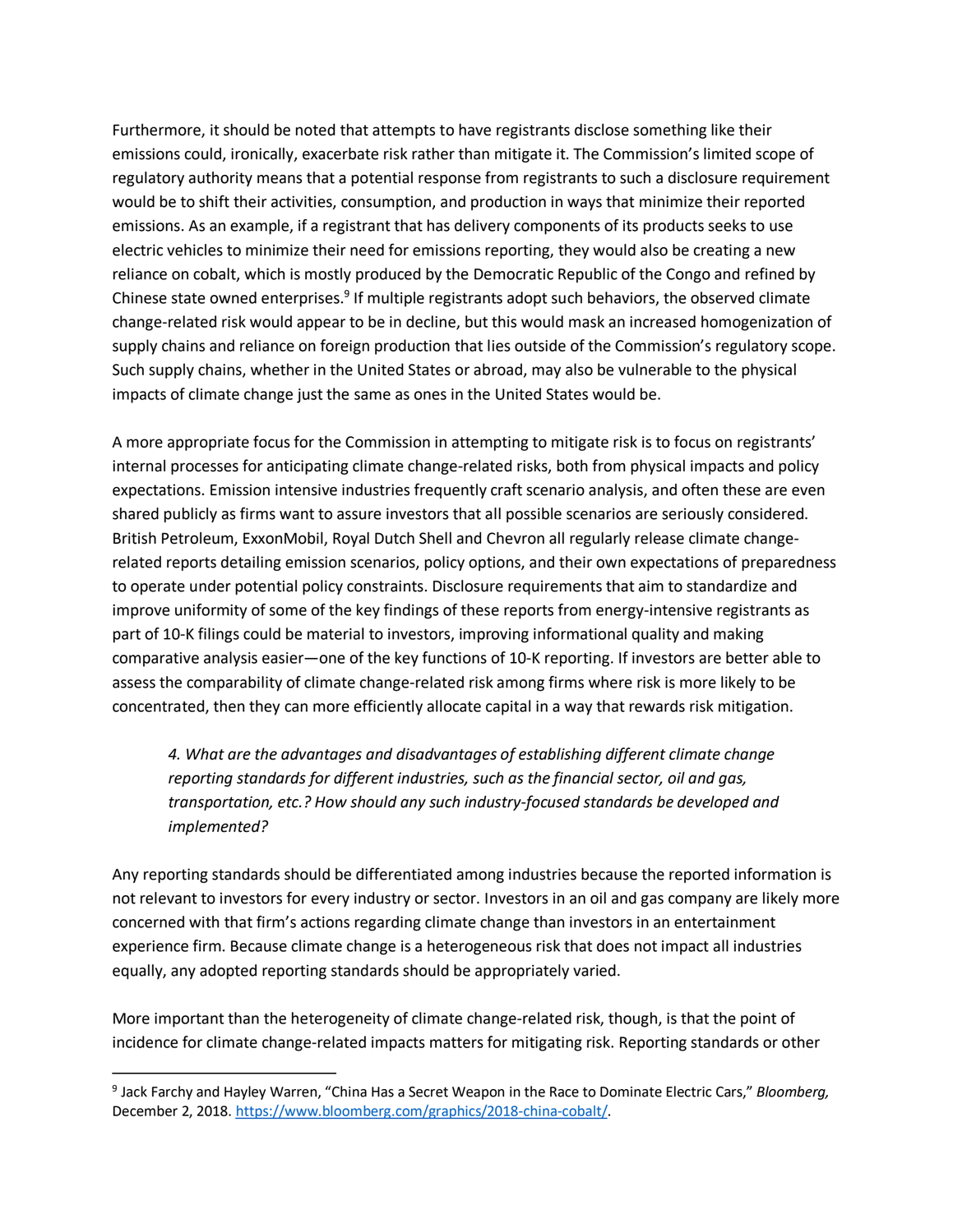disclosure requirements should not be adopted merely as information seeking ventures, but instead as efforts to address informational deficiency that could exacerbate risk. As noted above, climate changerelated policy response entails greater near-term risks than the physical impacts of climate change, and those policies will principally impact energy intensive firms. The preparedness of these firms to mitigate the costs of climate change-related policies will have the most impact on the overall health of financial markets more broadly.

As COVID-19 reached pandemic status in March of 2020, stocks crashed, with the Dow Jones Industrial Average falling approximately 26 percent.<sup>10</sup> A report published as part of the Elsevier Public Health Emergency Collection found that this was driven mostly by sectors heavily affected by COVID-19, with petroleum, real estate, hospitality and entertainment experience market capitalization falling by over 70 percent.<sup>11</sup> Were these sectors better prepared for COVID-19—granted a near impossibility as the risk was not easily foreseen—the broader financial impacts to the economy may have been somewhat mitigated.

Similarly, with climate change, it is the sectors that are most likely to be directly affected that will drive broader impacts that could have secondary or tertiary economic effects, and as such disclosure requirements or reporting standards that are constrained to at-risk registrants would be more impactful than broad requirements that would raise burdens without additional benefit.

As an important note, one should exercise caution when looking to COVID-19's impact on oil and gas companies as indicative of any broader risk to those industries related to climate change. As a result of COVID-19, global oil demand fell by 20 million barrels per day (about 20 percent) almost immediately.12 Conversely, the Energy Information Administration's (EIA) 2019 International Energy Outlook expects global liquids demand (oil, petroleum fuels, etc.) to rise at an annualized rate of 0.6 percent through  $2050<sup>13</sup>$  It is unlikely that climate policies will have nearly as severe or rapid a financial impact on energy firms as COVID-19 had.

Disclosure requirements or reporting standards that are adopted by the Commission should be constrained to the registrants that have energy-intensive activities, and expectations of information furnished should be cognizant of the long-term nature of climate change-related risks. Most useful for

*https*://www.eia.gov/outlooks/aeo/data/browser/#/?id=2-IEO2019&region=0- 0&cases=Reference&start=2010&end=2050&f=A&linechart=Reference-d080819.74-2- IEO2019&ctype=linechart&sourcekey=0*.*

 <sup>10</sup> Mieszko Mazur et al., "COVID-19 and the March 2020 Stock Market Crash. Evidence from S&P1500," *National Institutes of Health Elsevier Public Health Emergency Collection, July 9, 2020.* https://www.ncbi.nlm.nih.gov/pmc/articles/PMC7343658/. 11 Ibid.

<sup>12</sup> Mark Mozur et al., "Moving Mountains: COVID-19 and Peak Oil Demand," *S&P Global,* 2020. https://www.spglobal.com/en/research-insights/featured/moving-mountains-covid-19-and-peak-oil-demand. 13 *International Energy Outlook 2019,* U.S. Energy Information Administration, September 24, 2019, Table: World

total energy consumption by region and fuel (reference case).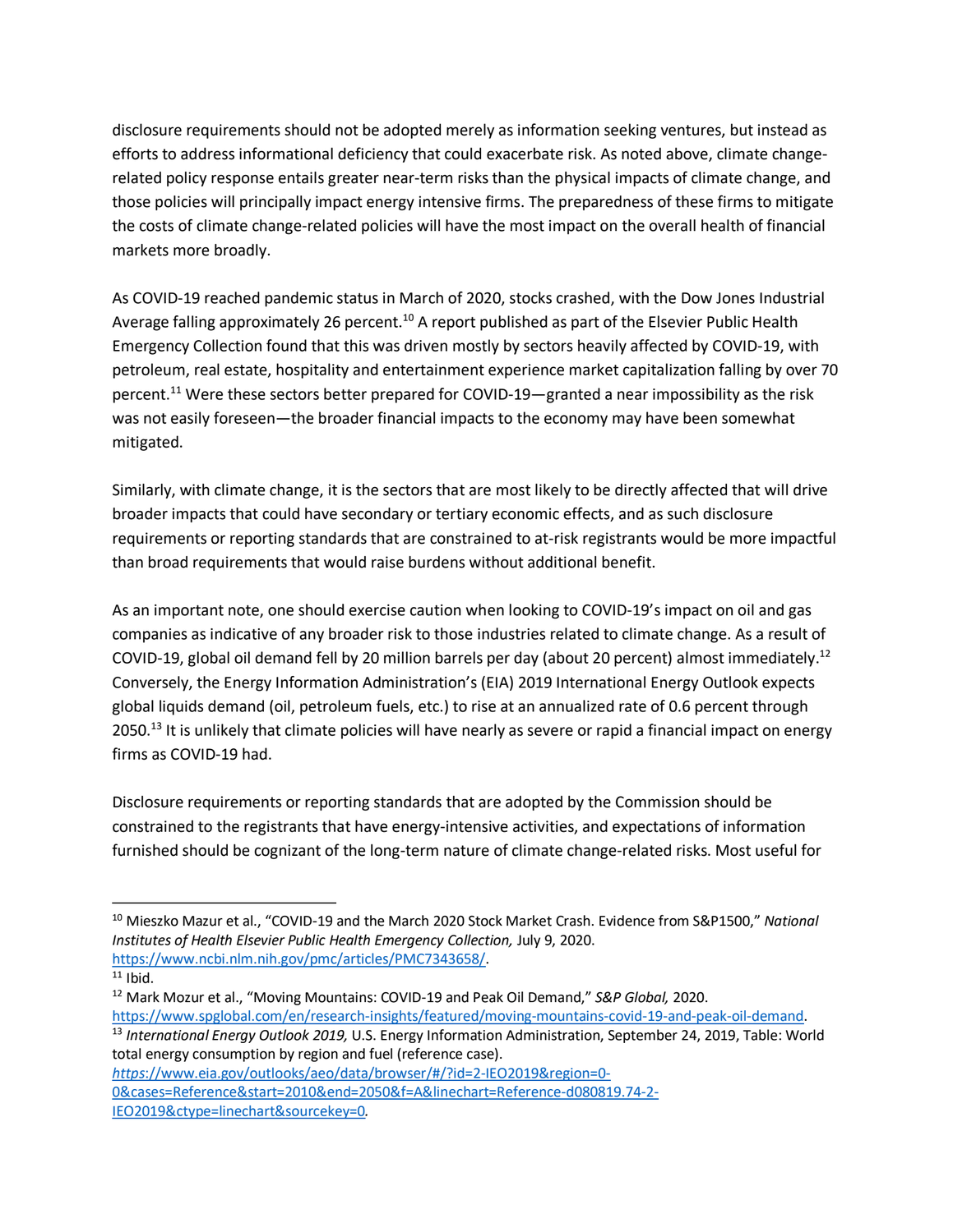investors will be knowledge that firms are anticipating and prepared for potential policies that may impose additional burdens on their activities or could constrain product demand.

*7. What is the best approach for requiring climate-related disclosures? For example, should any such disclosures be incorporated into existing rules such as Regulation S-K or Regulation S-X, or should a new regulation devoted entirely to climate risks, opportunities, and impacts be promulgated? Should any such disclosures be filed with or furnished to the Commission?*

Any new disclosure requirement should be satisfied through existing Regulation S-K compliance, and should be constrained to annual documents, such as the 10-K. The utility of new information for investors as it pertains to climate change will depend on the information's brevity and comparability to reporting from other firms, as is seen with existing 10-K reporting.

The creation of new regulation devoted specifically to climate change may offer little actionable information for investors. Registrants may be incentivized to disclose unrelated or frivolous information that paints them in a positive light as environmentally conscientious, but simultaneously offering no information that is relevant to a firm's profitability or investment risk.

The primary responsibility of the Commission is to ensure that the appropriate level of transparency is exercised among registrants, and to preserve investor confidence that all pertinent information to their decision making is disclosed. Too much information is just as problematic as too little, as investors have limited time to evaluate investment opportunities and highly pertinent information can be drowned out by too much unnecessary information.

Conversely, it is not the responsibility of the Commission to incentivize or induce registrants to undertake activities that may be politically or socially preferred, but are nonetheless outside of conventional material concerns. It is the responsibility of other regulatory bodies to ensure environmental outcomes are appropriately achieved, and it is those bodies that have the statutory authority as well as the institutional expertise to achieve those aims. The Commission's role, as it pertains to climate change, is to determine if existing information disclosure requirements under its regulations have created an informational deficiency that exacerbates risk and if so to improve the existing disclosure regime when such issues arise. If the Commission seeks to create new rules that are narrow in scope, it should seek to adequately prove that existing regulatory mechanisms are insufficient in fulfilling its institutional responsibilities before creating a new regulatory regime.

## **III. Conclusion**

The R Street Institute respectfully requests the Commission consider the public input offered herein.

Respectfully submitted,

Philip Rossetti